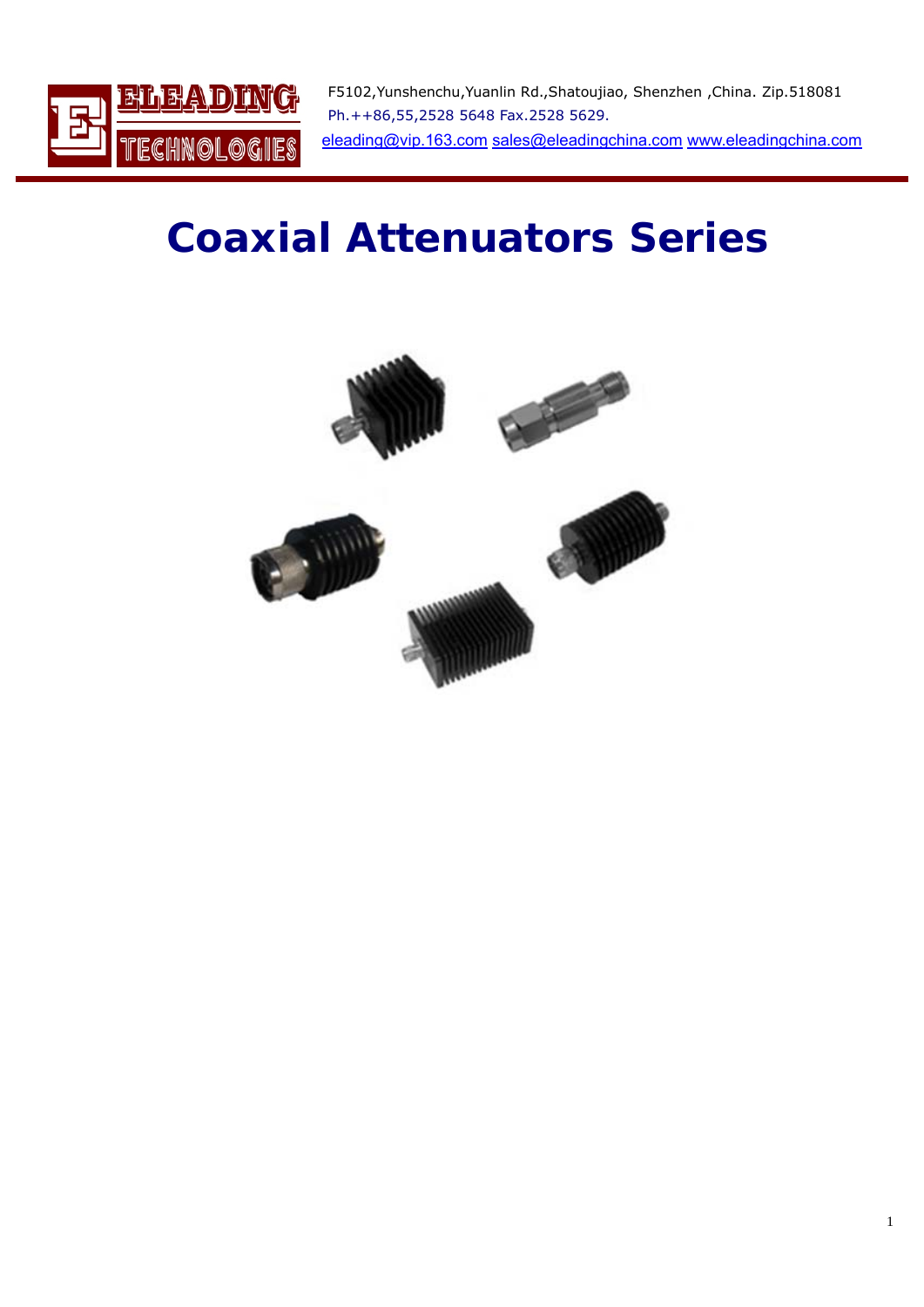## **Model** :**ET-RS-0.5-ETL**

Attenuation Value :1-30dB Frequency :DC-3GHz DC-6GHz VSWR  $1.20: 1$ :1 1.25 :1 Attenuation Tolerance: 1-10dB ±0.6dB 11-20dB ±0.8dB 21-30dB ±1.0dB Impedance: 50Ω Power Rating: 0.5W Connector :SMA Dimension : φ8.3×28 Weight :7g



## **Model** :**ET-RB-2-ETL**

Attenuation Value :1-30dB Frequency :DC-3GHz DC-6GHz VSWR  $1.20:1$ :1 1.25 :1 Attenuation Tolerance: 1-10dB ±0.6dB 11-20dB ±0.8dB 21-30dB ±1.0dB Impedance: 50Ω Power Rating :2W Connector :BNC Dimension : φ15×50 Weight :30g

#### **Model** :**ET-RN-2-ETL**

Attenuation Value :1-30dB Frequency :DC-3GHz DC-6GHz VSWR : 1.20 :1 1.25  $1.25:1$ Attenuation Tolerance: 1-10dB ±0.6dB 11-20dB ±0.8dB 21-30dB ±1.0dB Impedance: 50Ω Power Rating :2W Connector: N (L16) Dimension : φ20×58 Weight :56g

#### **Model** :**ET-RS-2-ETL**

Attenuation Value :1-30dB Frequency :DC-3GHz DC-6GHz VSWR 1.15: 1 :1 1.20 :1 Attenuation Tolerance: 1-10dB ±0.6dB 11-20dB ±0.8dB 21-30dB ±1.0dB Impedance: 50Ω Power Rating :2W Connector :SMA Dimension : φ15×41 Weight :23g









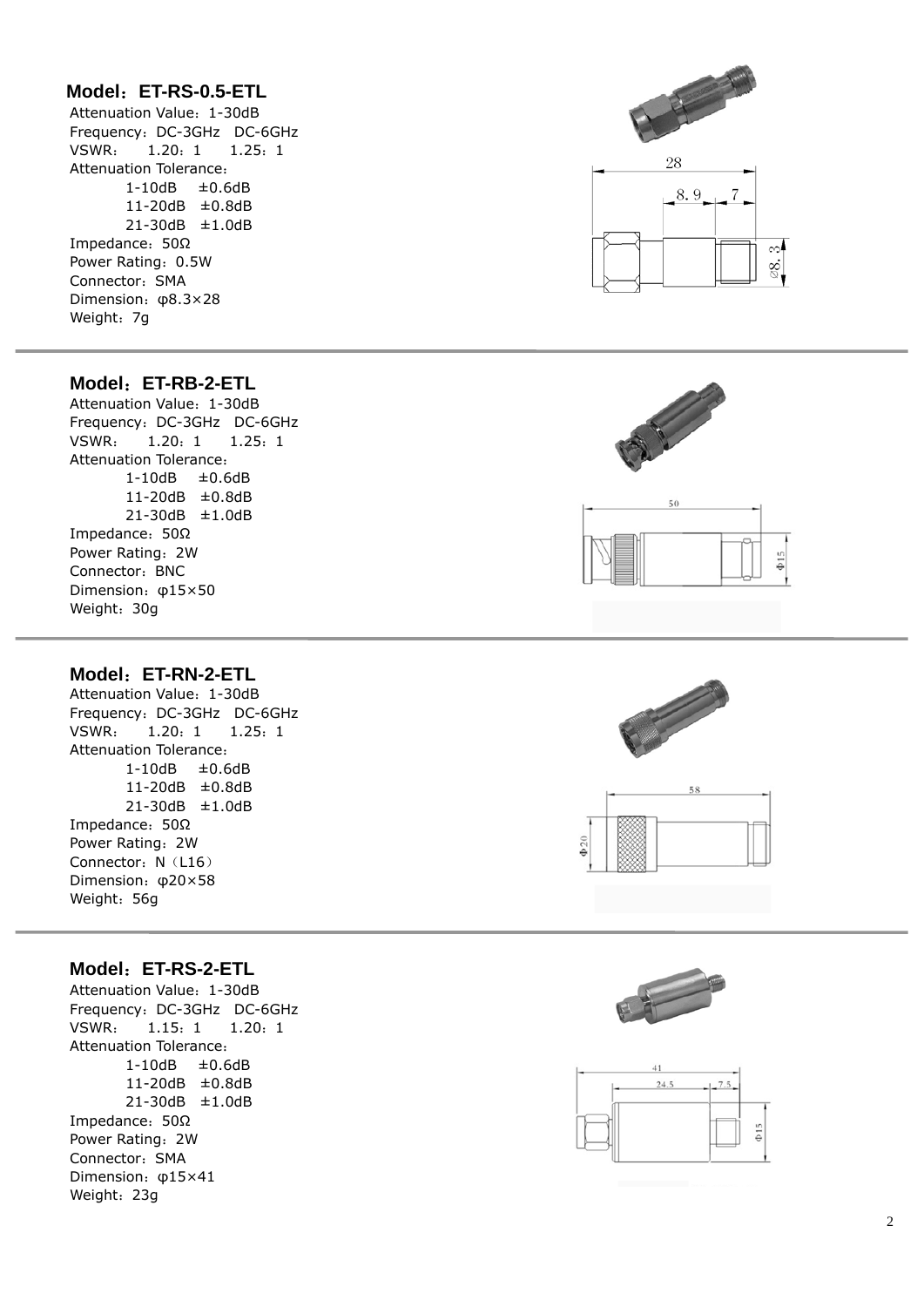## **Model** :**ET-RSB-2-ETL**

Attenuation Value :1-30dB Frequency :DC-3GHz DC-6GHz VSWR  $1.15: 1$ :1 1.20 :1 Attenuation Tolerance: 1-10dB ±0.6dB 11-20dB ±0.8dB 21-30dB ±1.0dB Impedance: 50Ω Power Rating :2W Connector :SMA Dimension : φ9.5×31 Weight: 9.1g



## **Model** :**ET-RN-5-ETL**

Attenuation Value :1-30dB Frequency :DC-3GHz DC-6GHz VSWR  $1.20:1$ :1 1.25 :1 Attenuation Tolerance: 1-10dB ±0.6dB 11-20dB ±0.8dB 21-30dB ±1.0dB Impedance: 50Ω Power Rating :5W Connector: N Dimension : φ30×58 Weight :80g

#### **Model** :**ET-RS-5-ETL**

Attenuation Value :1-30dB Frequency :DC-3GHz DC-6GHz VSWR  $1.20:1$ :1 1.25 :1 Attenuation Tolerance: 1-10dB ±0.6dB 11-20dB ±0.8dB 21-30dB ±1.0dB Impedance: 50Ω Power Rating :5W Connector :SMA Dimension : φ25×42 Weight :56g

#### **Model** :**ET-RNC-10-ETL**

Attenuation Value :1-30dB Frequency :DC-3GHz DC-6GHz VSWR  $1.20:1$ :1 1.30 :1 Attenuation Tolerance: 1-10dB ±0.6dB 11-20dB ±0.8dB 21-30dB ±1.0dB Impedance: 50Ω Power Rating :10W Connector: N Dimension : φ35×72 Weight :135g





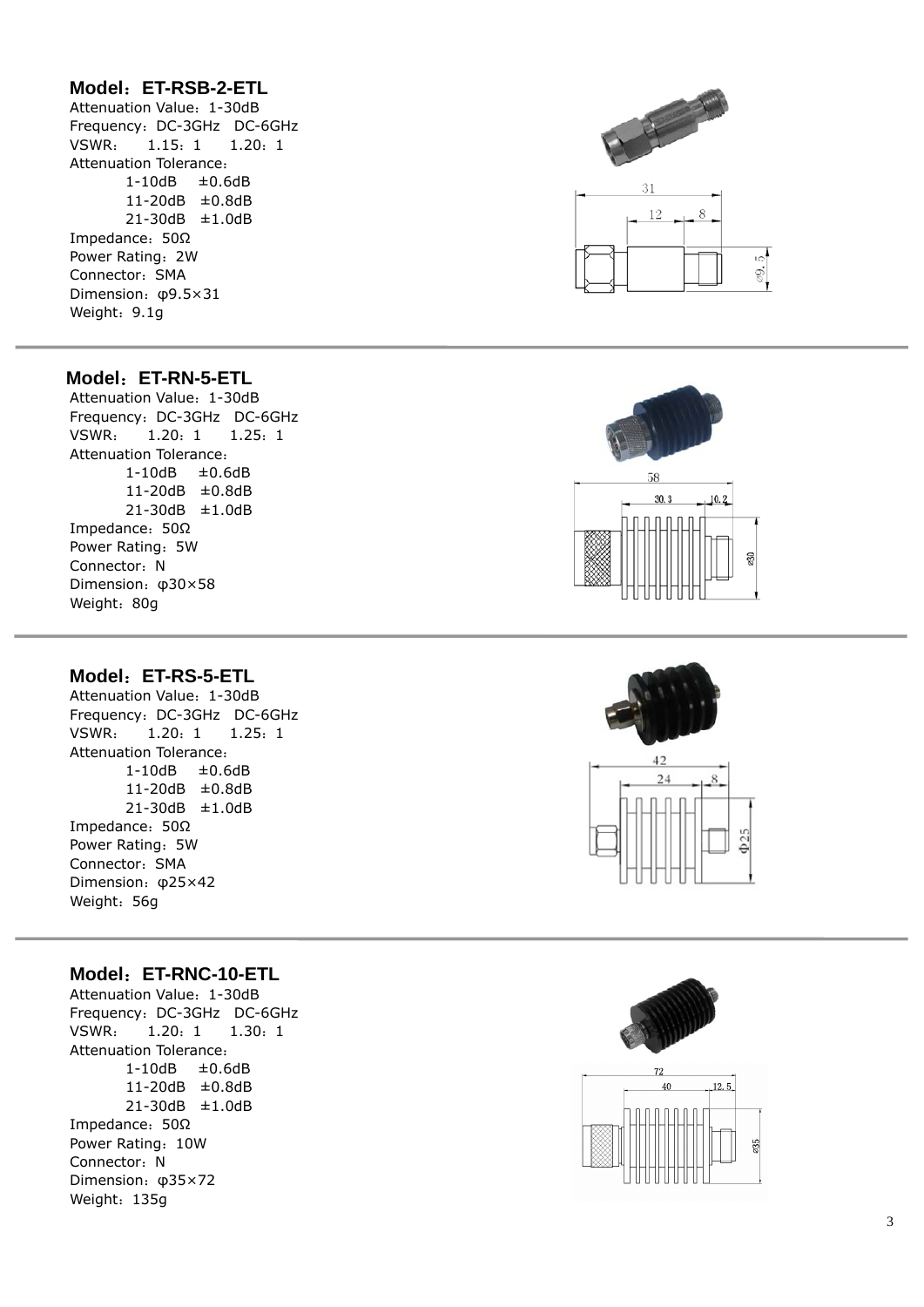## **Model** :**ET-SN-10-ETL**

Attenuation Value :1-30dB Frequency :DC-3GHz DC-6GHz VSWR  $1.20: 1$ :1 1.30 :1 Attenuation Tolerance: 1-10dB ±0.6dB 11-20dB ±0.8dB 21-30dB ±1.0dB Impedance: 50Ω Power Rating :10W Connector: N Dimension :60×60×50 Weight :307g





## **Model** :**ET-SS-10-ETL**

Attenuation Value :1-30dB Frequency :DC-3GHz DC-6GHz VSWR  $1.20:1$ :1 1.30 :1 Attenuation Tolerance: 1-10dB ±0.6dB 11-20dB ±0.8dB 21-30dB ±1.0dB Impedance: 50Ω Power Rating :10W Connector :SMA Dimension :60×60×50 Weight :263g

#### **Model** :**ET-RNB-20-ETL**

Attenuation Value :1-30dB Frequency :DC-3GHz DC-6GHz VSWR  $1.20:1$ :1 1.30 :1 Attenuation Tolerance:  $1-10$ dB  $\pm 0.6$ dB 11-20dB ±0.8dB 21-30dB ±1.0dB Impedance: 50Ω Power Rating :20W Connector: N Dimension : φ40×84 Weight :165g

#### **Model** :**ET-SN-20-ETL**

Attenuation Value :1-30dB Frequency :DC-3GHz DC-6GHz VSWR  $1.20: 1$ :1 1.30 :1 Attenuation Tolerance : 1-10dB ±0.6dB 11-20dB ±0.8dB 21-30dB ±1.0dB Impedance: 50Ω Power Rating :20W Connector: N Dimension: 70×60×50 Weight :385g









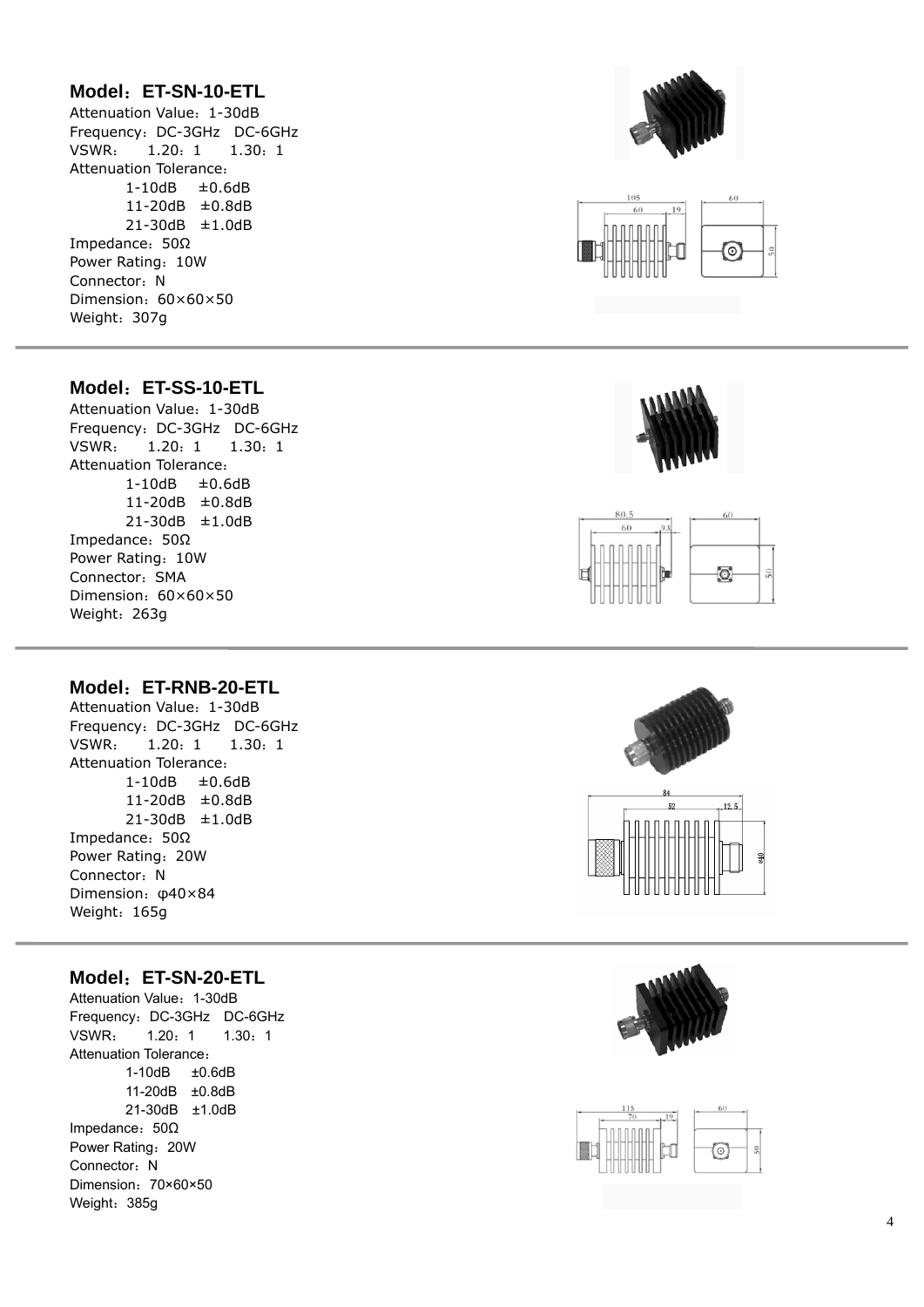## **Model** :**ET-RNB-30-ETL**

Attenuation Value :1-30dB Frequency :DC-3GHz DC-6GHz VSWR  $1.20: 1$ :1 1.30 :1 Attenuation Tolerance: 1-10dB ±0.6dB 11-20dB ±0.8dB 21-30dB ±1.0dB Impedance: 50Ω Power Rating :30W Connector: N Dimension : φ45×104 Weight :230g

#### **Model** :**ET-SN-30-ETL**

Attenuation Value :1-30dB Frequency :DC-3GHz DC-6GHz VSWR  $1.20:1$ :1 1.30 :1 Attenuation Tolerance: 1-10dB ±0.6dB 11-20dB ±0.8dB 21-30dB ±1.0dB Impedance: 50Ω Power Rating :30W Connector: N Dimension :100×70×50 Weight :630g

#### **Model** :**ET-RNE-50-ETL**

Attenuation Value :1-30dB Frequency :DC-3GHz DC-6GHz VSWR  $1.20: 1$ :1 1.30 :1 Attenuation Tolerance: 1-10dB ±0.6dB 11-20dB ±0.8dB 21-30dB ±1.0dB Impedance: 50Ω Power Rating :50W Connector: N Dimension : φ50×134 Weight : 330g

#### **Model** :**ET-SN-50-ETL**

Attenuation Value :1-30dB Frequency :DC-3GHz DC-6GHz VSWR  $1.20:1$ :1 1.30 :1 Attenuation Tolerance: 1-10dB ±0.6dB 11-20dB ±0.8dB 21-30dB ±1.0dB Impedance: 50Ω Power Rating :50W Connector: N Dimension :100×85×60 Weight :994g











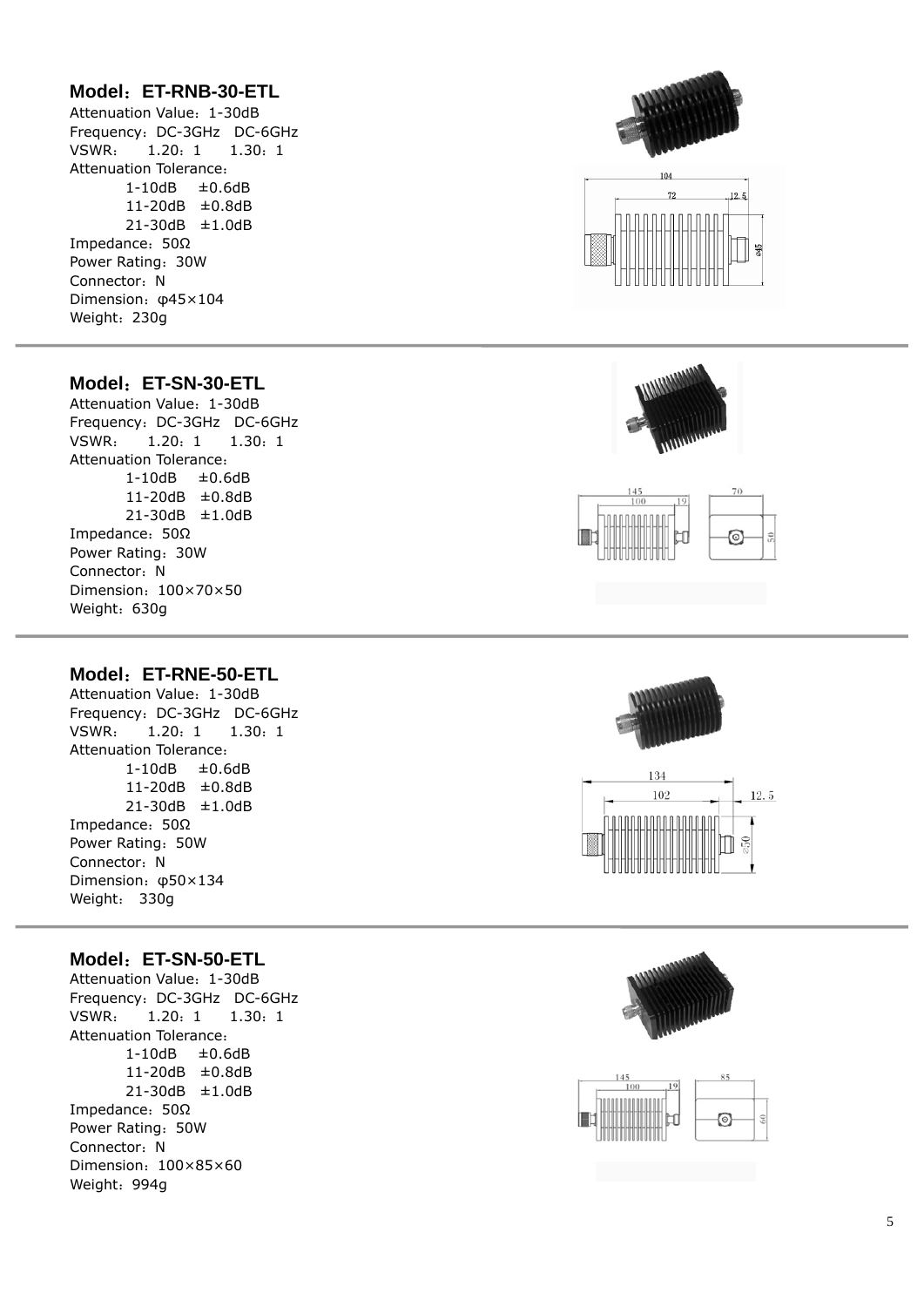#### **Model** :**ET-SJ-SN-100-ETL**

Attenuation Value :1-30dB Frequency :DC-3GHz DC-6GHz VSWR  $1.20: 1$ :1 1.30 :1 Attenuation Tolerance: 1-10dB ±0.6dB 11-20dB ±0.8dB 21-30dB ±1.0dB Impedance: 50Ω Power Rating :100W Connector: N Dimension :142×120×65 Weight: 1.7Kg





## **Model** :**ET-SJ-SN-200-ETL**

Attenuation Value :1-30dB Frequency :DC-3GHz DC-6GHz VSWR  $1.20: 1$ :1 1.30 :1 Attenuation Tolerance: 1-10dB ±0.6dB 11-20dB ±0.8dB 21-30dB ±1.0dB Impedance: 50Ω Power Rating :200W Connector: N Dimension :230×160×87 Weight: 4.2Kg

## **Model** :**ET-SJ-SN-300-ETL**

Attenuation Value :1-30dB Frequency :DC-3GHz DC-6GHz VSWR  $: 1.20: 1 1.35: 1$ Attenuation Tolerance: 1-10dB ±0.6dB 11-20dB ±0.8dB 21-30dB ±1.0dB Impedance: 50Ω Power Rating :300W Connector: N Dimension :300×160×86 Weight: 5.1Kg

#### **Model** :**ET-SJ-SN-500-ETL**

 $\overline{a}$ 

Attenuation Value :10-50dB Frequency :DC-3GHz VSWR  $: 1.30:1$ Attenuation Tolerance: 10-20dB ±1.0dB 21-30dB ±1.25dB 31-50dB ±1.50dB Impedance: 50Ω Power Rating :500W Connector: N Dimension :400×245×97 Weight: 10 Kg









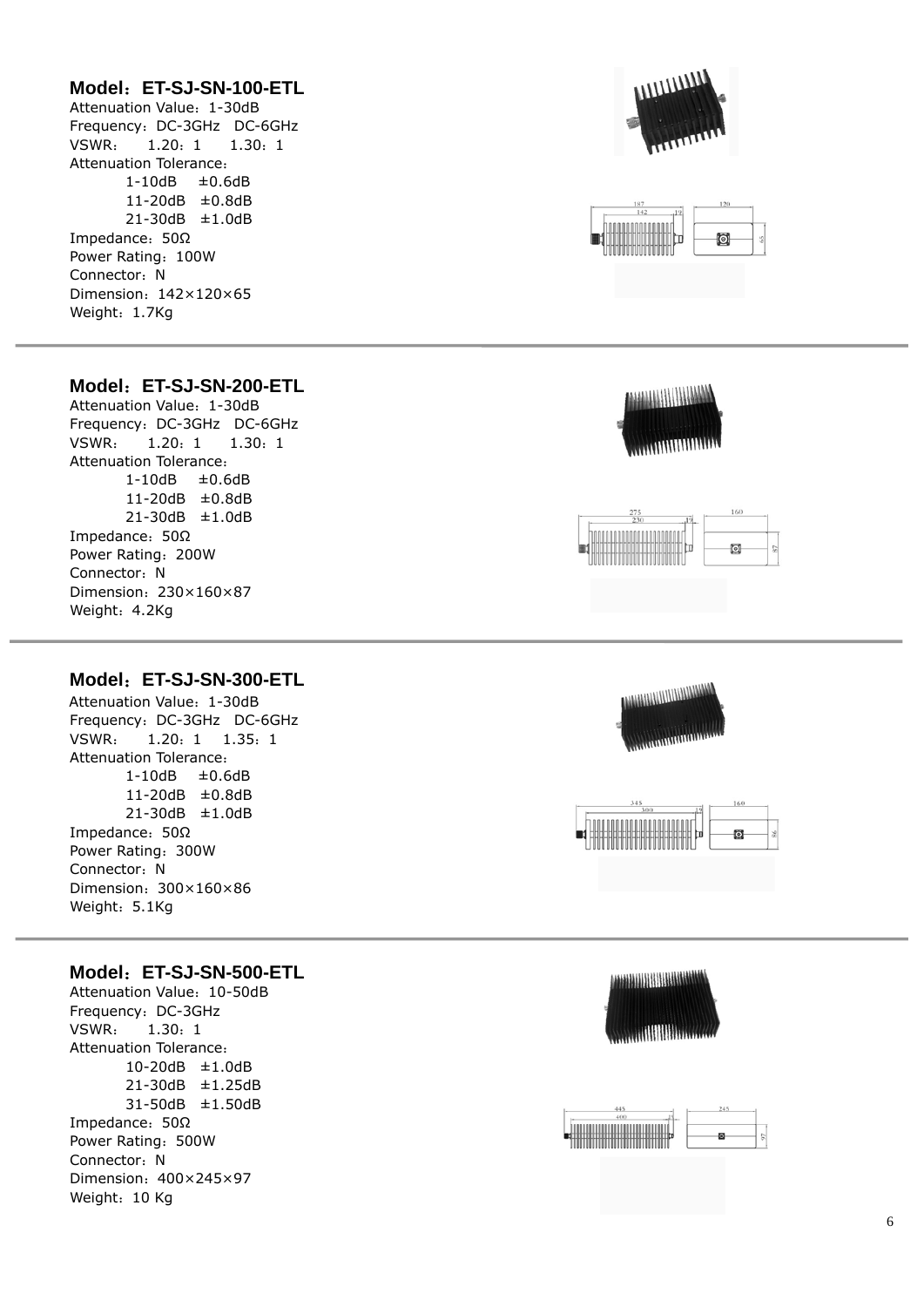## **Model** :**ET-SJ-SN-1000-ETL**

Attenuation Value :30-60dB Frequency :DC-3GHz VSWR  $: 1.40:1$ Attenuation Tolerance: 30-40dB ±1.5dB 50-60dB ±2.0dB Impedance: 50Ω Power Rating :1000W Connector: N Dimension :400×410×97 Weight :17kg



## **Model :ET-SJ-RSC-2-10-ETL**

Attenuation Value:10dB,30dB Frequency :DC-12.4GHz VSWR:1.20:1 Attenuation Tolerance:±0.6dB Impedance: 50 Ω Power Rating: 2W Operating Temp:-55 to +85 ℃ Connector: SMA-KK Dimension: φ9.5×28 Weight:8gs



## **Model: ET-SJ-RNC-2-30-ETL**

Attenuation Tolerance:±1.0dB Operating Temp:-55 to  $+85^\circ$ C Dimension: φ20×58 Attenuation Value:1-30dB Frequency :DC-18GHz VSWR:1.35:1 Impedance: 50 Ω Power Rating: 2W Connector: NJ-NK Weight:50gs

## **Model:ET-SJ-RSC-2-30-ETL**

; 1.25(4-12.4GHz) Attenuation Tolerance: ±1.0dB; Operating Temp:-55 to  $+85^\circ$ C Dimension: φ9.5×31 Attenuation Value:1-30dB Frequency :DC-18GHz VSWR:1.15(DC-4GHz); 1.35(12.4-18GHz) Impedance: 50 Ω Power Rating: 2W Connector: SMA Weight: 9gs